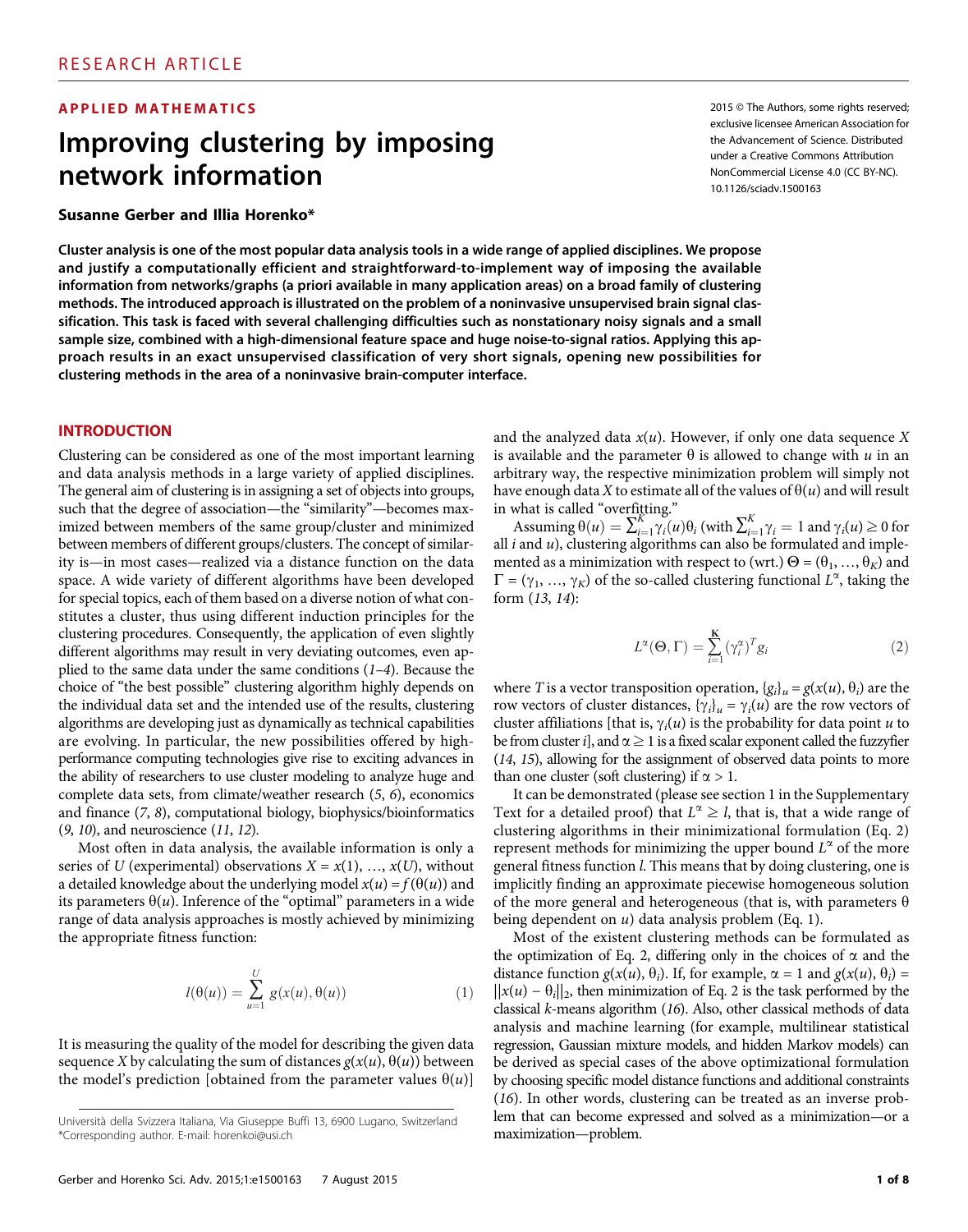Computationally, the procedure of finding a minimum of  $L^{\alpha}$ wrt.  $\Theta$  and  $\Gamma$  in all of the clustering algorithms is implemented iteratively, by a consecutive repetition of the two following steps:

| <b>Standard Clustering</b>                                                                                                                                                |
|---------------------------------------------------------------------------------------------------------------------------------------------------------------------------|
| Iteratively repeat until convergence in $L^{\alpha}$ .                                                                                                                    |
| (Step i) for a current value of $\Gamma$ , Eq. 2 is minimized to wrt. $\Theta$ only (that can<br>be done analytically, for example, in the case of classical $k$ -means); |
| (Step ii) for a current value of $\Theta$ , Eq. 2 is minimized to wrt. $\Gamma$ only (that can<br>also be done analytically).                                             |

It is straightforward to verify that for any initial choice of  $\Gamma$  or  $\Theta$ , iterative repetition of these two steps will lead to a monotonic minimization of  $L^{\alpha}$  and convergence to some local minimum of  $L^{\alpha}$  (13). The obtained final estimates of  $\Gamma$  and  $\Theta$  for different local minima can then be compared with respect to their values of  $L^{\alpha}$  to identify the most optimal clustering of the data sequence  $X$  - corresponding to the smallest value of the respective clustering functional from Eq. 2.

One of the central problems of virtually all state-of-the-art clustering approaches lies in the fact that the related optimization problem is generally nonconvex (may have variouslocal minima) and nonrobust or, in mathematical terms, ill-posed, meaning that tiny changes in the start conditions or in the tuning parameters of the algorithm might result in large changes in the answer. As mentioned above, the latter issue may arise due to the high number of unknowns in relation to the known parameters. Therefore, the results may heavily depend on the choice of the initialization, or tuning parameter sets, thus involving the risk of overfitting and frequently making the clustering results nonreproducible even on the same computer with the same set of user-defined tuning parameters (16).

This drawback becomes even more apparent when dealing with high-dimensional data, where most of the existing methods can fail due to the various problems of popular distance metrics deployed in clustering algorithms. To overcome the above-mentioned issue of nonrobustness, a frequently deployed strategy is to add some additional information or assumptions to the problem. In mathematical terms, this strategy is called regularization. Herewith, the nonrobust problem can be transformed into a robust one (17). Tikhonov regularization (18) and LASSO regularization (19) are prominent examples in the context of, for example, spline interpolation and parametric regression problems in data analysis and statistics.

### MATERIALS AND METHODS

The central methodological contribution of this manuscript is in finding and justifying a computationally efficient and easy-to-implement way of imposing additional information—given in the form of a graph or a network—on clustering algorithms.

The main idea is based on the insight that the data index  $u$  can be brought in a relation to the respective node in some network or graph  $G = (E, V)$ , with edges E and vertices V,  $U = |V|$ . This graph G is equipped with some graph-related variation measure  $||\theta(\cdot)||_G$  for example, with  $\|\theta(\cdot)\|_G = \sum_{u,v \in E} W_{u,v} \|\theta(u) - \theta(v)\|_2^2$  squared Euclidean norm<br>port the parameter  $\theta$  variation on the graph G In this expression. W is a matrix of the parameter  $\theta$  variation on the graph G. In this expression, W is a matrix of weights, with elements  $W_{u,v}$  being, for example, inverse-proportional to the Euclidean length of a minimal path connecting vertices  $u$  and  $v$ 

on the graph G. This graph G and the variation measure  $\|\cdot\|_G$  are assumed to be underlying the measurement process and to be known a priori.

Then, inserting the clustering assumption  $\theta(u) = \sum_{i=1}^{K} \gamma_i(u)\theta_i$ <br>m above into ll $\theta$ (ill<sub>o</sub> we obtain from above into  $||\theta(\cdot)||_G$ , we obtain

$$
\|\theta(\cdot)\|_{G} \le \sum_{i=1}^{K} \|\theta_{i}\|^{2} (\gamma_{i}^{\alpha})^{T} D_{G} \gamma_{i}^{\alpha} \le \overline{C}_{K} < +\infty, \tag{3}
$$

where  $\overline{C}_{\mathbf{K}}$  is some (unknown) constant,  $||\theta_i||$  is a Euclidean norm for cluster parameters  $\theta_i$  and  $D_G = P - 2W + Q$  (with diagonal matrices  $P_{uu} \equiv \sum_{v | (v,u) \in E} W_{v,u}$  and  $Q_{uu} \equiv \sum_{v | (u,v) \in E} W_{u,v}$ ; please see chapter 1.2 of the Supplementary Text for a detailed derivation). To give a concrete example, when dealing with problems of time series analysis, index  $u$  is denoting the time index of every particular data point, and the underlying graph  $G$  is a linear graph shown in Fig. 1A. Then, kernel weight  $W$  can be defined as  $W_{u,v} = 1$  (for  $||u - v|| = 1$ ) and  $W_{u,v} = 0$  (for  $||u - v|| \neq 1$ ), and the resulting  $D_G$  will be a tridiagonal positive semidefinite symmetric Laplacian matrix. This case will be particularly important in a context of time series clustering methods considered below.

Deploying Eq. 3 as an additional constraint in the minimization of the original clustering problem (Eq. 2), one gets a possibility of a "guided" search for parameters  $\theta(\cdot)$ —based on their differences measured in terms of the a priori available graph/network information G. More specifically, choosing large values of  $\overline{C}_{\mathbf{K}}$  will result in those possible solutions of the original clustering problem that are very different wrt. parameters  $\theta$  on the neighboring nodes of the graph G. Decreasing the value of  $\overline{C}_{K}$  will provide parameters that are more and more "close" in terms of the a priori available information G. Finally, setting  $C_{\mathbf{K}}$  to zero will result in stationary/homogeneous estimates, that is, in the parameters  $\theta$  that are equal for all of the graph G nodes and, thereby, for all of the data points u. Formulated as an additional assumption, Eq. 3 basically means that we expect any two different nodes  $u$  and  $v$ of the graph  $G$  (that are not "too far away" from each other in a sense of the underlying graph distance measure) to have not "too different" values of unknown parameters  $\theta(u)$  and  $\theta(v)$ .



Fig. 1. An example of the imposed network and a cluster model discrimination. (A) Imposed (linear) graph: a priori persistency assumption for the underlying dynamics in time. (B) Comparing information content of EEG clusterings: graphs of the AIC values for  $K = 1$  to 3 as a function of the regularization constant  $\epsilon^2$ .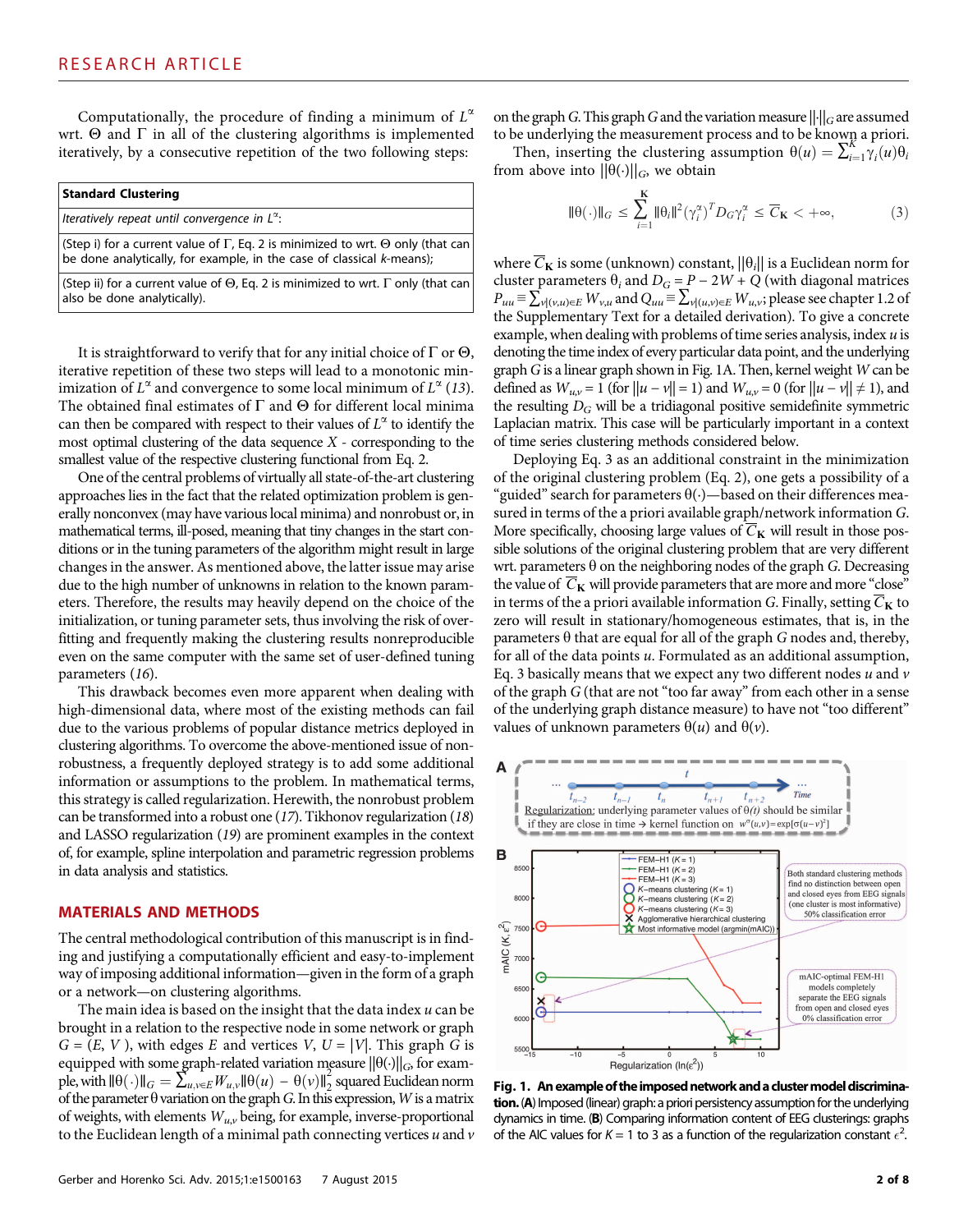It turns out that from numerical/computational points of view, instead of directly deploying Eq. 3 as an additional inequality constraint, it is more advantageous to use its equivalent formulation—when the confined term from Eq. 3 is added as a penalty term to the original clustering problem formulation (Eq. 2):

$$
L^{\epsilon,\alpha}(\Theta,\Gamma) = \sum_{i=1}^{K} [(\gamma_i^{\alpha})^T g_i + \epsilon^2 ||\theta_i||^2 (\gamma_i^{\alpha})^T D_G(\gamma_i^{\alpha})],
$$
 (4)

and subject to the original constraints  $\sum_{i=1}^{K} \gamma_i = (1_1, ..., 1_U) = 1, \gamma_i \ge 0$ .<br>Penalty factor  $\epsilon^2$  can then be interpreted as the level of our confi-Penalty factor  $\epsilon^2$  can then be interpreted as the level of our confidence in the a priori network/graph information G: if  $\epsilon^2$  is large, then the impact of the a priori information on the overall solution will be strong; if  $\epsilon^2$  is very small or zero, then we essentially solve the original clustering problem (Eq. 2) and information about G does not play any significant role. Systematic strategies for automated and user-independent choice of  $\epsilon^2$  and **K** will be introduced below.

The main theoretical/conceptual advantage of this problem formulation (Eq. 4) can be revealed after making an observation that the right-hand side of the obtained functional is essentially a log-likelihood formulation of the Bayes theorem: with the second term being a loglikelihood of the prior distribution in the space of clustering parameters (that becomes Gaussian if one fixes either  $\Gamma$  or  $\Theta$ ) and with the first term keeping the form of the original clustering functional (Eq. 2) as a posterior log-likelihood [It is interesting to observe that the direct application of Bayes theorem to the original clustering problem (Eq. 2), assuming the independence of  $\Gamma$  or  $\Theta$  and a priori Gaussianity for both of them, would result in two separate quadratic terms for  $\Theta$  and for  $\Gamma$  in the right-hand side of Eq. 4, that is, in  $\epsilon_{\Gamma}^2 \gamma_i^T D_{\Gamma} \gamma_i + \epsilon_{\Theta}^2 \theta_i^T D_{\Theta} \theta_i$ .<br>In contrast we obtain a fourth-order log-likelihood term that is derived for 1 in the right-hand side of Eq. 4, that is, in  $\epsilon_{\Gamma} \gamma_i D_{\Gamma} \gamma_i + \epsilon_{\Theta} \sigma_i D_{\Theta} \sigma_i$ .<br>In contrast, we obtain a fourth-order log-likelihood term that is derived from an assumption (Eq. 3) and does not require or impose a priori conditional independence of  $\Gamma$  and  $\Theta$ .]. In another words, increasing the value of the user-defined tunable parameter  $\epsilon^2$  would decrease the variance/uncertainty of cluster parameters  $\Gamma$  or  $\Theta$ , making this transformed clustering problem well posed and robust, that is, less and less dependent on small changes of algorithmic parameters and on fluctuations in the analyzed data X.

Moreover, it is straightforward to validate (please see chapter 2 of the Supplementary Text for the detailed derivation) that this regularized clustering problem represents an upper bound for problems 1 and 2.

$$
l(\theta(\cdot)) \le L^{\alpha}(\Theta, \Gamma) \le L^{\epsilon, \alpha}(\Theta, \Gamma), \tag{5}
$$

that is, the ill-posed data analysis problem (Eq. 1) (and the clustering problem in Eq. 2) can be both approximately solved through a minimization of the well-posed problem (Eq. 4).

The transformed problem (Eq. 4) can now be solved by a slight modification of the classical clustering algorithm explained above:

| Clustering with an imposed graph information                                                                                                                                 |
|------------------------------------------------------------------------------------------------------------------------------------------------------------------------------|
| Iteratively repeat until convergence in $L^{\epsilon,\alpha}$ .                                                                                                              |
| (Step i) for a current value of $\Gamma$ , Eq. 4 is minimized as an unconstrained<br>$\sim$ convex (for example, quadratic) problem wrt. $\Theta$ only (this can be done an- |

convex (for example, quadratic) problem wrt.  $\Theta$  only (this can be done an-<br>alytically in many cases) alytically in many cases);

(Step ii) for a current value of  $\Theta$ , Eq. 4 is minimized to wrt.  $\Gamma$  only, as a constrained convex [for example, as a quadratic programming (QP)] problem.

It is easy to prove that the iterative repetition of these two convex minimization steps will monotonically converge to a local minimum of  $L^{\epsilon,\alpha}$ .

Step ii of this modified clustering algorithm represents the main computational bottleneck because it requires a numerical solution of a large QP problem. If the a priori graph/network information is available in the form of an undirected graph G, the corresponding matrices  $D_G$  will be symmetric. If  $D_G$  are also sparse, then we can take advantage of the highly efficient linear solvers for sparse banded matrices implemented, for example, in high-performance software libraries such as (Sca)LAPAK (20, 21) or FLAME (22). However, the computational complexity in this case will still scale as  $O(U^p)$  (with  $p > 2$ ), limiting the overall applicability of this methodology to relatively small data sets.

By deploying the method of Lagrange multipliers, it can be shown that in a particular case of hard clustering (that is, when  $\alpha = 1$ ), one can find an explicit analytical solution of this problem:

$$
\gamma_i = \frac{1}{\mathbf{K}} 1 - \frac{1}{2\epsilon^2 \mathbf{K} ||\theta_i||^2} D_G^{-1} \left( \mathbf{K} g_i - \sum_{i=1}^{\mathbf{K}} g_i \right),\tag{6}
$$

that also satisfies the optimization constraints  $\gamma_i \geq 0$  and  $\Sigma_i \gamma_i = 1$ . Please see chapter 3 of the Supplementary Text for a detailed derivation of this solution.

This result (Eq. 6) is particularly important in the context of the so-called finite element method family of time series clustering methods with bounded variation of the model parameters (FEM-BV) (23, 24). This method family represents a special case of the introduced graph-regularized clustering framework, when the underlying graph is linear (representing the time axis) with graph distances only being localized to consider/measure the nearest neighbor interactions in time. In this situation, the graph distance matrix  $D_G$  will be a Laplacian matrix, that is, it will be tridiagonal and positive-semidefinite, meaning that its inverse can be expressed analytically—through the eigenvectors and eigenfunctions of Laplace operator in one dimension. This result allows to reduce the overall computational complexity of step ii in FEM-BV clustering methods from  $O(U^p)$  (with  $p > 2$ ) to  $O(U)$ . The inverse of  $D_G$  in this tridiagonal case can be analytically precomputed once and then reused with Eq. 6 every time when step ii of the FEM-BV clustering is performed. This resolves the main current computational bottleneck of the FEM-BV methods of the time series analysis, allowing us to address the analysis of a much longer time series than what is currently possible with these methods.

#### Choosing an optimal setting for the clustering algorithm

Because the outcome of clustering is highly dependent on the specific choice of the number of clusters **K**, regularization constant  $\epsilon^2$ , and fuzzier  $\alpha$  (as well as on the choice of the distance measure on the graph G), another challenge is in choosing all of these parameters and settings in some "optimal" way. Several ways of choosing optimal clustering parameters have been discussed in the literature (23, 24). In the situations when the distance function  $g$  can be interpreted in the probabilistic sense for example, as a log-likelihood of some distribution—information criteria can be used to identify/discriminate the optimal parameter setting for clustering algorithms (16, 25). This is done in a sense of "Occam's razor" principle: information-theoretic tools such as Akaike (AIC) and Bayes information criteria can be used to find the clusterings that are simultaneously most qualitative (in terms of minimizing the value of L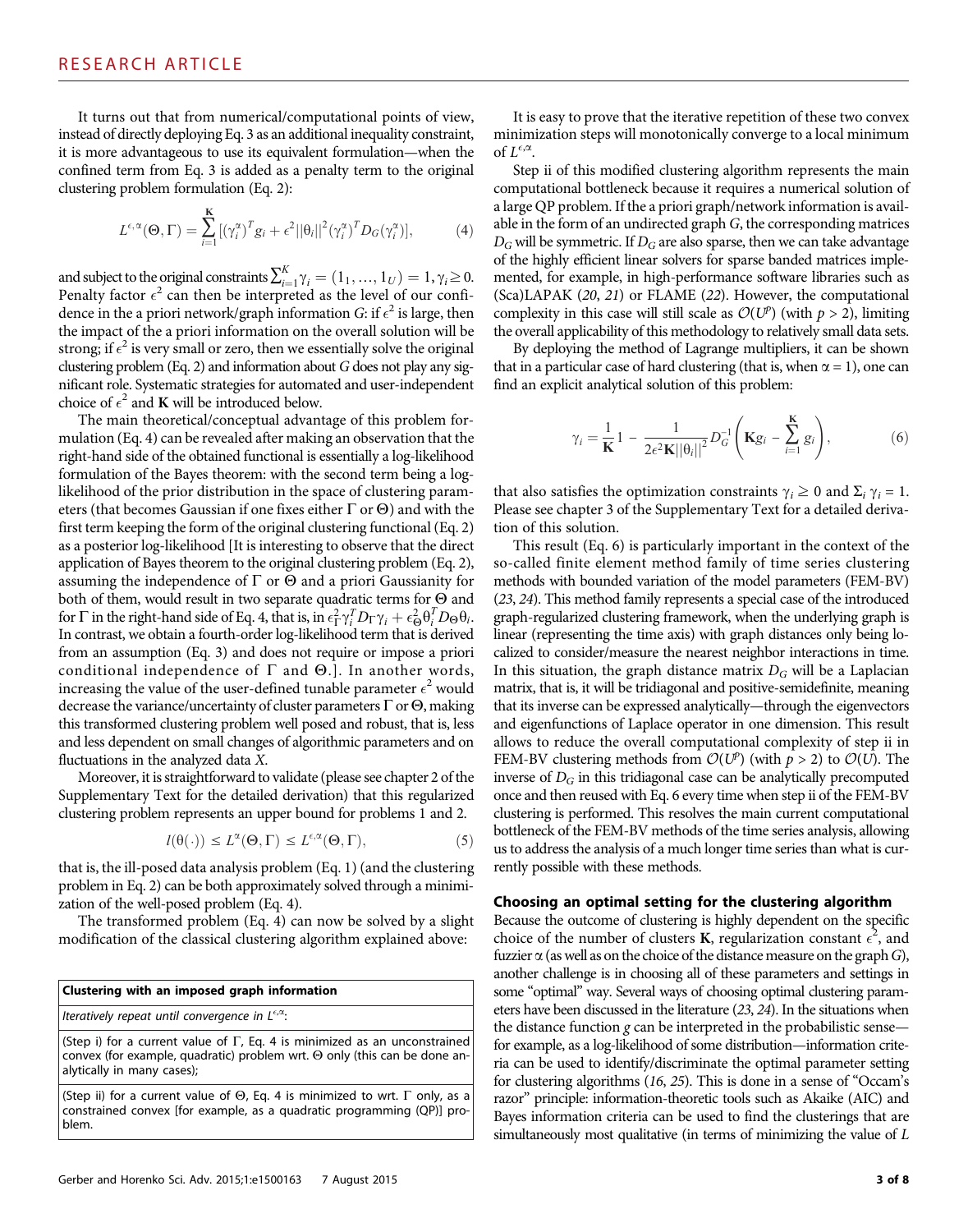in Eq. 2 or 4) and simple (in terms of the low number of clusters and/or other tunable parameters). However, this information-theoretic approach is limited to situations when  $g$  has an explicit probabilistic interpretation, that is, has a form of the parametric (for example, Gaussian) log-likelihood. It is not the case in situations when  $g$  simply measures some geometric distance (for example, an Euclidean distance between the points for standard k-means clustering) that is not a priori-interpretable as some loglikelihood associated with some assumed parametric probability measure (for example, Gaussian). In (16), it was presented how to select the optimal clustering models in a non-parametric way, without a priori parametric probabilistic assumptions on underlying measures. As was demonstrated in information theory (26), nonparametric exponential distributions represent the family of maximum entropy distributions for the given scalar valued process time series. That is, max log-likelihood fitting of these exponential distributions to the available data would result in the posterior identification of the most likely and least-biased (that is, the simplest) random process that has the highest affinity to produce such an output as the one that is observed. The main idea of the respective nonparametric model selection approach is based on the posterior maximum log-likelihood fitting of a sequence of such nonparametric exponential family distributions

$$
\rho(y(u;\epsilon,\mathbf{K},\alpha);\lambda^{\epsilon,\mathbf{K},\alpha,k}) = \exp\left(\sum_{j=0}^k \lambda_j^{\epsilon,\mathbf{K},\alpha,k} y^j(u;\epsilon,\mathbf{K},\alpha)\right),\qquad(7)
$$

(for various  $k$ ) to the scalar sequence of the posterior clustering model errors  $y^{\epsilon, \mathbf{K}, \alpha}(u) = \sum_{i=1}^{\mathbf{k}} \gamma_i(u)g(x(u), \theta_i)$ , obtained from regu-<br>larized clustering problem (Eq. 4) for various combinations of  $\epsilon \mathbf{K} \propto \mathbf{K}$ larized clustering problem (Eq. 4) for various combinations of  $\epsilon$ , **K**,  $\alpha$ . Then, the log-likelihood of the identified nonparametric process (Eq. 7) can be plugged into the information criterion to obtain the most informative model. This modified AIC (mAIC) [please see section 3 of (16) for more details] will be, in the following text, applied to compare different clustering results and to identify the optimal combination of clustering parameters  $\mathbf{K}$ ,  $k$ ,  $\epsilon^2$ , and  $\alpha$ , resulting in the procedure that is free of any user-defined tunable parameters free of any user-defined tunable parameters.

#### Application example

As explained in Materials and Methods, the FEM-BV family of time series clustering methods represents a particular case of the introduced graph-regularized clustering methodology, with the graph G being a linear graph and matrix  $D_G$  being tridiagonal. Application of the methodology in this situation to various test systems, comparison to standard clustering methods, and machine learning approaches can be found, for example, in the review paper (16).

In the following text, we illustrate the potential of the presented methodology for time series analysis (that is, imposing the linear graph Gas in the case of FEM-BV methods) and exploiting the new possibilities provided by the formulation (Eq. 4) and, especially, by the obtained analytical solution (Eq. 6). We consider analysis and unsupervised classification of electroencephalography (EEG) data—an application area with currently very limited use of unsupervised approaches such as clustering. For example, EEG data analysis in the rapidly developing area of brain-computer interface (BCI) (27, 28) is usually performed by (semi-)supervised methods such as independent component analysis (ICA), linear discriminant analysis (LDA), support vector machines (SVMs), decision trees, or artificial neural networks (ANN) [for review, please see (29–31)]. The BCI technology enables people to communicate with their environment or to activate and control certain devices solely by using the brain's neural activity. Herewith, it opens

a perspective for restoring motor ability or communication to severely disabled and paralyzed people as well as for ill individuals who experience significant physical limitations such as amyotrophic lateral sclerosis, locked-in syndrome, or other severe neuromuscular disorders (32–34). The benefits and accuracy of such a prosthetic system in the so-called noninvasive setting, however, heavily depend on correct recognition of patterns within the recorded signal as well as an unerring classification of the executed signals. This task is hampered by serious challenges: in contrast to the excellent (millisecond) temporal resolution of EEG, the spatial information of the neuronal activity is rather poor (resolution of centimeters).

The observable information, the so-called electroencephalogram, is the summed activity of about  $10^6$  to  $10^8$  neurons lying in the vicinity of the electrodes (35) being recorded and condensed by a comparatively tiny number of electrodes (normally between 64 and 128). This signal is also characterized by a poor signal-to-noise ratio and high uncertainty because scull, skin, and hair are damping and skewing the electromagnetic waves (36). Furthermore, the measured signal reflects both the intrinsic neuronal activity within the cerebral cortex as well as the nerve impulses received from subcortical structures and the sense receptors. Such a signal is by its nature nonstationary and nonlinear, which makes the analysis and classification of the underlying signal patterns very difficult. Systematically missing data and unresolved scales may result in a problem of nonstationarity (37, 38), which may lead to biased results when using the most common state-of-the-art classifiers in BCI research (ICA, LDA, SVMs, or ANN) that are all based on some form of intrinsic stationarity assumptions (38, 39).

Although a wide range of these classifiers have been successfully applied to several important problems such as the noninvasive identification of epileptic patterns, almost all of the classifications of (imaginary) left/right hand or foot movements, or classification of emotions (29–31), given the inter- and intrapersonal variations in EEG as well as the poor signal-to-noise ratio—require very long data sets for the initial training to obtain satisfactory performance. In addition, from the mathematical/ computational perspective, they are based on a priori assumptions concerning the distance metric (mostly chosen to be Euclidean) and/or the probabilistic assumptions (for example, Gaussianity and independence). In practical applications, however, there is no guarantee that these necessary assumptions can be fulfilled a priori. For this purpose, as a practical illustration of the clustering methodology is introduced in this article, we are presenting a way of using nonparametric clustering approaches to enable classification of high-dimensional experimental EEG data without initial training or a priori probabilistic assumptions on the nature of the data. As will be demonstrated below on a particular set of EEG data, this procedure leads to a very accurate unsupervised classification of very short nonstationary and noisy EEG signals.

As a data source, we take the EEG Motor Movement/Imagery Dataset from Physionet.org (40), which was created using the BCI2000 instrumentation system (28) (www.bci2000.org). This data set consists of more than 1500 1- and 2-min EEG recordings obtained from 109 volunteers. Subjects performed different motor/imagery tasks while 64 channel EEG activity was recorded with electrodes positioned according to the international 10-10 system. Each subject performed—besides other experimental runs—the two 1-min baseline runs (one with eyes opened, one with eyes closed) when the basic activity of the brain is being measured. In the following, we will only focus on these baseline measurements. These measurements for opened and closed eyes are similar to such an extent that standard unsupervised methods (as will be seen later) are not able to distinguish between them.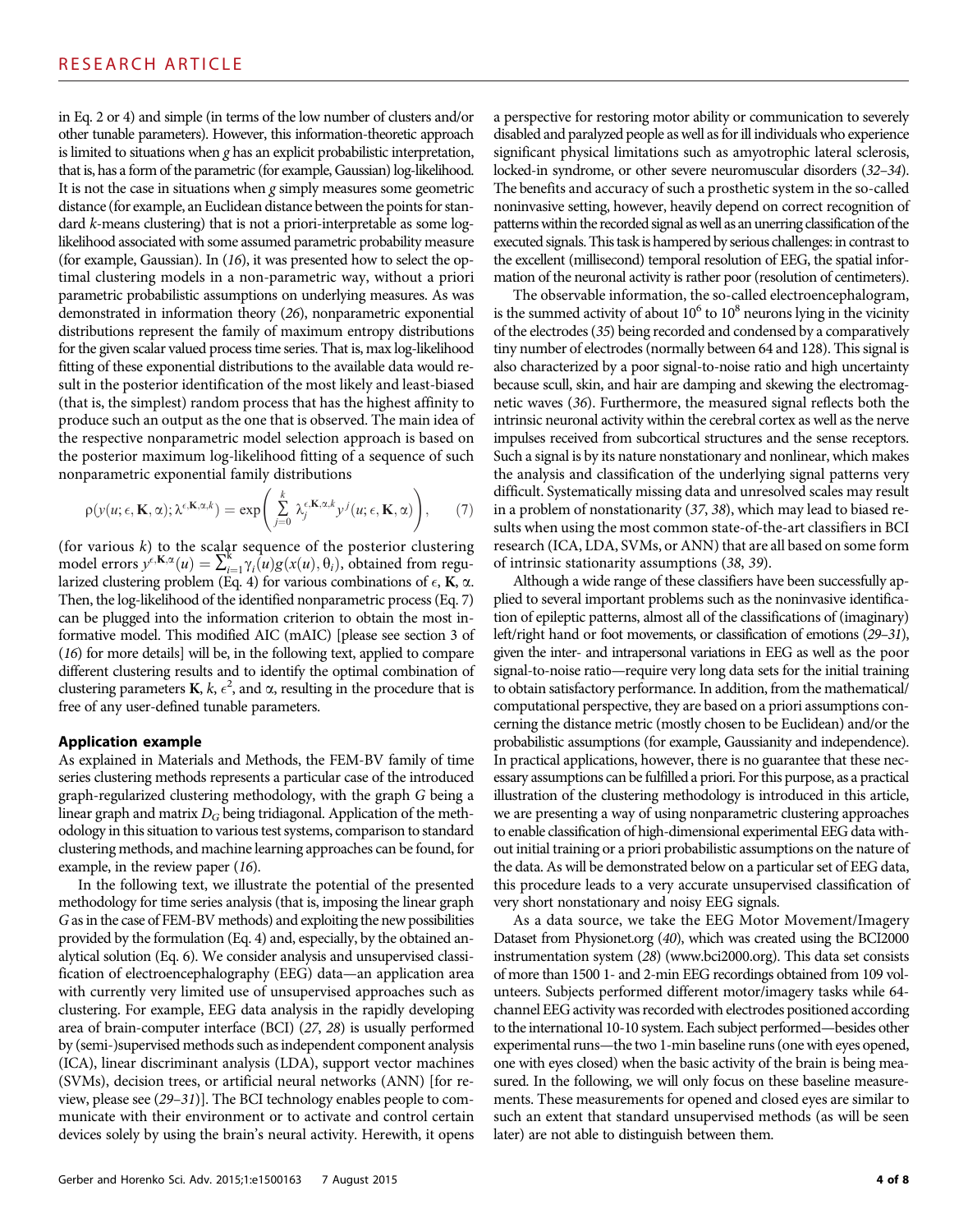The experiment is undertaken as follows: the subject (without any external disturbance) is sitting for 1 min with closed eyes and for another minute with opened eyes. Each of the two investigated experiments (baseline "eyes opened" and baseline "eyes closed") has 64 dimensions (due to the 64 electrodes), with  $U =$ 9760 measurements per minute (which makes a demand interval of about 160 Hz). Thus, for every experimental run, we have to deal with a matrix in  $R^{64\times U}$ . To ensure the comparability of different EEG data sets and applicability of Euclidean distance measure, a series of preprocessing steps (including differencing, embedding, and dimension reduction of the embedded signal) has been performed (please see the section "Preprocessing" in the Supplementary Text for the explicit description of the data preprocessing protocol). For a distance measure g to be deployed in the clustering, we choose a measure associated with the principal components analysis (PCA), that is, the Euclidean distance

$$
g(x(u), \Theta_i) = ||x(u) - \Theta_i \Theta_i^T x(u)||_2^2
$$

between the *n*-dimensional data points  $x(u)$  and their orthogonal projections on the *d*-dimensional (*d* < *n*) locally linear manifold  $\Theta_i$  ∈  $\mathbf{R}^{n \times d}$  correspondent to the cluster *i*. For more details on PCA-induced clustering, please refer to (16, 23). Next, we choose an appropriate initial information/assumptions that can be imposed on the clustering of the EEG data. We choose a very mild assumption that the underlying essential dynamics (captured as the temporal change of the<br>low-dimensional manifold  $\Theta(u) = \sum_{i=1}^{K} \gamma_i(u) \Theta_i$ ) is a persistent and<br>slowly varying process in time. Then the a priori graph G is a linear slowly varying process in time. Then, the a priori graph G is a linear time graph, and a matrix of weights W can be chosen, for example, as  $W_{u,v}^{\sigma} = \exp[\sigma(u-v)^2]$  (with  $\sigma < 0$ , please see Fig. 1A).

#### **Outcome**

We tested the methodology for this particular choice of distance measure g and weight matrix W with the first 20 subjects of the original data set. We achieved an exact and unsupervised classification of opened and closed eyes measurements for all of the cases with the measurement fragments that were down to 7 seconds short. We will show exemplarily results for the subject Nr. 1. Figure 1B demonstrates the mAIC curves for models with  $K = 1, 2, 3$  clusters as a function of the regularization constant  $\epsilon^2$ . The overall minimum is attained at the position  $K = 2$ ,  $\epsilon^2 \ge 10^5$ . As can be seen from Fig. 1B, from the viewpoint of information theory, the optimal solution of clustering problems obtained with standard unregularized clustering methods (such as k-means and hierarchical clustering algorithms) is attained for  $K = 1$ , and allows no distinction between the two states (that is, between opened and closed eyes), and is inferior in terms of information contents to the solution of the regularized problem (Eq. 4) for a given set of data. By introducing regularization, the overall minimum is attained with two clusters  $(K = 2)$ , where one cluster only corresponds to the opened eyes and the second to the closed. Both experiments are correctly classified to their respective manifolds and can be visualized by plotting the cluster affiliation function  $\gamma$  for the optimal result (please see fig. S1). The two identified attractive manifolds—each of which is characteristic for one experiment—can be visualized by plotting the first three dimensions (out of the 300 most significant dimensions) that were detected during the data reprocessing via PCA. Figure 2 gives an impression of the dynamics of the two systems in phase space. Both dynamic systems are essentially nonlinear oscillators. Although they



Fig. 2. Visualization of the two identified manifolds.

behave similarly, one can see that the orientation of the planes in which the oscillations take place is different. These principal attractor manifolds are approximated and distinguished via linear projectors  $\Theta_i$  deployed in our PCA-based regularized clustering procedure. However, because the dynamics are geared into each other, standard algorithms are incapable of correctly solving this clustering problem. This result demonstrates that deploying the manifold-based clustering combined with a priori persistency assumption for the underlying dynamics allows us to use the respective structure of the manifold as a classifier to determine whether the unlabeled short measurement belongs to a subject with opened or closed eyes. New data can be projected on the manifolds and (by means of proximity) assigned to one of them. Standard PCA clustering [with  $g(x(u), \Theta_i) = ||x(u) - \Theta_i \Theta_i^t x(u)||_2$  but without the graph-induced regularization was in contrast, not able to detect the two manifolds and regularization] was, in contrast, not able to detect the two manifolds and proposed a common basis manifold for the two situations. That is, graphinduced regularization introduced in this paper appears to be essential for the correct unsupervised classification of these data sequences.

#### Revealing the essential spatiotemporal dynamics

With the help of the identified manifolds and their affiliated eigenvectors (constituting the columns of cluster projector matrices  $\Theta_i$ ), essential components of the underlying dynamical system can now be extracted from the available short, nonstationary, and noisy EEG time series. For this purpose, the experimental data are projected on the identified linear attractor manifolds  $\Theta_i$ . Spectral analysis for the embedded projections of original EEG data on the dominant manifold dimensions (that is, on different columns of  $\Theta_i$  as resulting from the regularized clustering) reveals the well-known  $\alpha$ ,  $\beta$ ,  $\gamma$ , and  $\mu$  waves of the brain (please see fig. S2). In contrast to the standard procedures of obtaining these signals (that involve a very long measurement series and a careful selection of points on the head where these measurements are performed), in the context of the presented methodology, these brain waves can be obtained from the full original EEG with a very short (down to 7 seconds) measurement length. In the next step, we are going to examine the spatiotemporal dynamics of these brain wave patterns. For this purpose, the snapshots of eigenvectors are visualized over a schematic representation of the head (indicating the positions and numbers of electrodes according to the international 10-10 system). Because of the embedding during the preprocessing, this visualization of embedded eigenvectors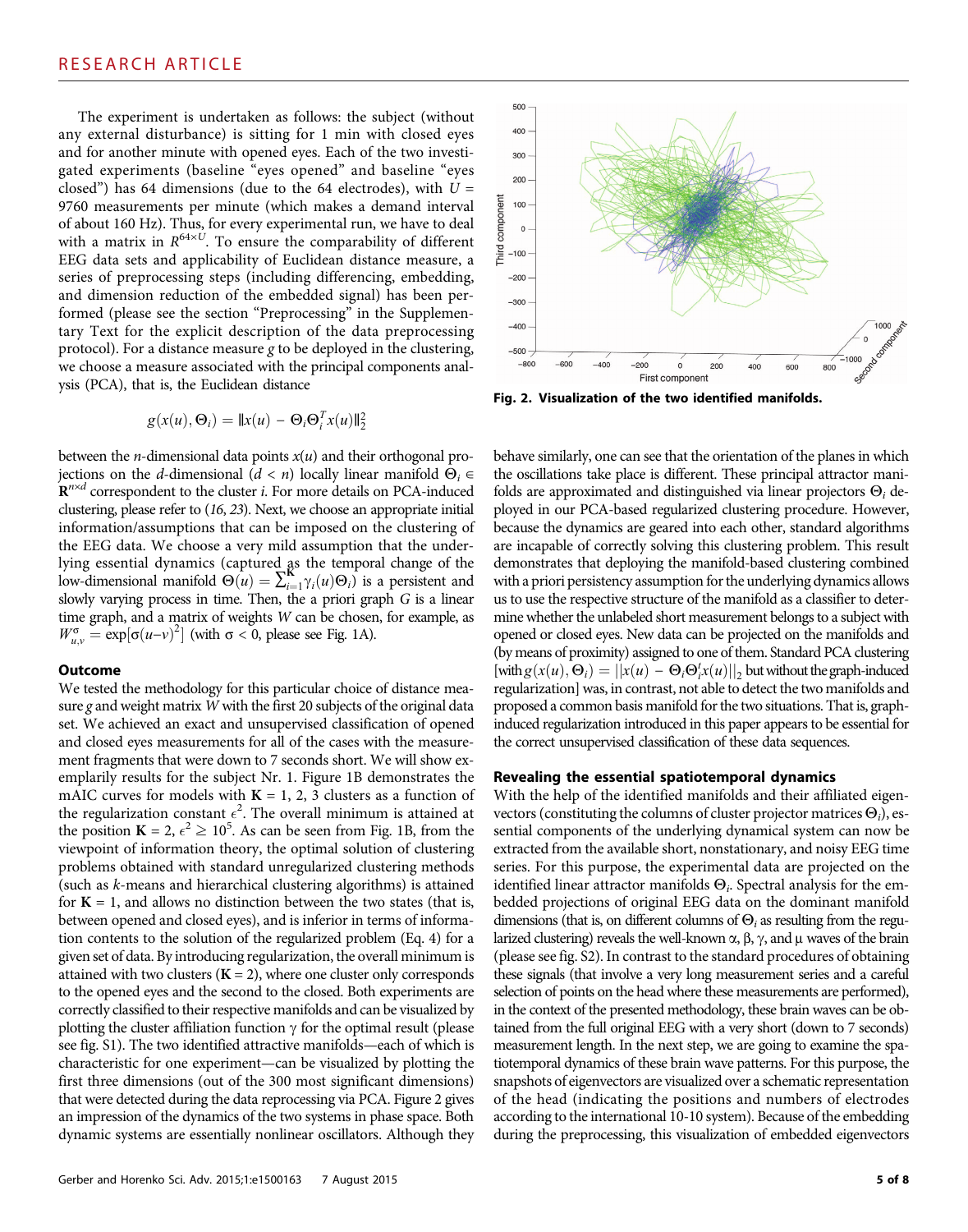## RESEARCH ARTICLE

(representing the dominant manifold components) results in spatiotemporal animations of the essential dimensions of the underlying dynamics that can be extracted from the two identified clusters. A selection of these animations is provided as movies S1 to S8. A couple of snapshots from movies S1 (animating the most dominant attractor dimension for the experiment with opened eyes) and S2 (animating the most dominant attractor dimension for the experiment with closed eyes) are exemplarily presented in Fig. 3. The left column of Fig. 3 presents a series of snapshots taken from movie S1. These snapshots capture the dynamics in the most dominant manifold dimension (that is, the first column of the obtained  $\Theta_i$  in the respective cluster) for the experiment with opened eyes. This dominant dynamics—a spatio-



Fig. 3. Snapshots of the spatiotemporal dynamics of the most dominant eigenvectors. (A, C, E, and G) Several time instances of the extracted dominant wave pattern for the EEG with opened eyes. (**B**, **D**, **F**, and **H**) Snapshots for the dominant EEG pattern with closed eyes at the same time points. Red color stands for the positive component of the oscillation, and blue color for the negative component. Snapshots are taken in both experiments at time points  $t = 0.0$  s (A and B), 0.018443 s (C and D), 0.043033 s (E and F), and 0.061475 s (G and H).

temporal oscillation—takes place in the anterior part of the brain: most evident frontally and propagating into the central (and even posterior) regions of the brain. These spatial characteristics (together with the observation of fig. S2) allow to conclude that the observed dominant pattern reflects a combination of rhythmical  $\beta$  activity [which is usually encountered over the frontal and central brain regions  $(41)$ ] and  $\gamma$  waves [mainly observed in the visual cortex (42, 43)]. Furthermore, the movie reveals that the main spatiotemporal dynamics for the EEG with opened eyes can be explained by a traveling wave oscillating between the frontal and the posterior regions of the brain. This dynamic is hidden in the very noisy EEG signal and can be uncovered by the presented cluster analysis methodology.

Entirely different dominant spatiotemporal dynamics are revealed in the situation with closed eyes (right column of Fig. 3): the oscillations are clearly located in the posterior half of the head only propagating to a minor degree into central areas (please see in addition movie S2 for the full animation). This pattern may be dedicated to the  $\alpha$  rhythm, which is usually found over occipital, parietal, and posterior temporal regions of the brain (41, 44). The animations of higher components (4, 7, and 10) for both experiments are provided by additional movies S3 to S8.

#### Concluding discussion

We have presented a methodology for imposing a priori graph/network information on clustering algorithms. The theoretical justification of this approach was presented, based on the derivation of a generalized graph/network-related regularization strategy, proving that it allows us to find the approximate solutions of various heterogeneous data analysis problems through upper-bound minimization and obtaining a particular analytic solution (Eq. 6). This thereby resolves a main computational bottleneck of a large family of time series clustering algorithms. The introduced approach is neither in competition with the various existing clustering methods nor is it just "yet another clustering method." As demonstrated above, presented methodology can be implemented as a very straightforward modification of the existent clustering algorithms for solving unsupervised and nonparametric classification problems.

When applying this approach to different EEG data sets, it was shown that combining the new methodology with Taken's theorem, data embedding, and PCA-related clustering, one can achieve the exact unsupervised classification of very short unlabeled EEG sequences. Standard clustering methods without regularization (for example, kmeans, spectral clustering, and hierarchical clustering) were not able to differentiate between the two situations and suggested a common model/ cluster, thus excluding the possibility for the unsupervised classification of the analyzed data. The introduced methodology operated as an exact classifier and detected two distinct clusters as the best model—each of which associated with only one of the two states. Furthermore, it was exemplified how the obtained results can be used to extract the dominant spatiotemporal dynamic patterns which are otherwise hidden in very noisy nonstationary signals. We also investigated the possibility of using the identified manifolds from one subject's EEG to classify the signal in the EEG of another subject. However, results differ significantly across probands, implying that the analysis must be uniquely performed separately for each individual.

The presented general framework for graph-induced regularization of clustering problems is expected to become helpful in the areas where the already collected information can be represented as a graph and deployed to increase the quality of clustering results. For example, this may be done in the areas of bioinformatics (where the a priori information is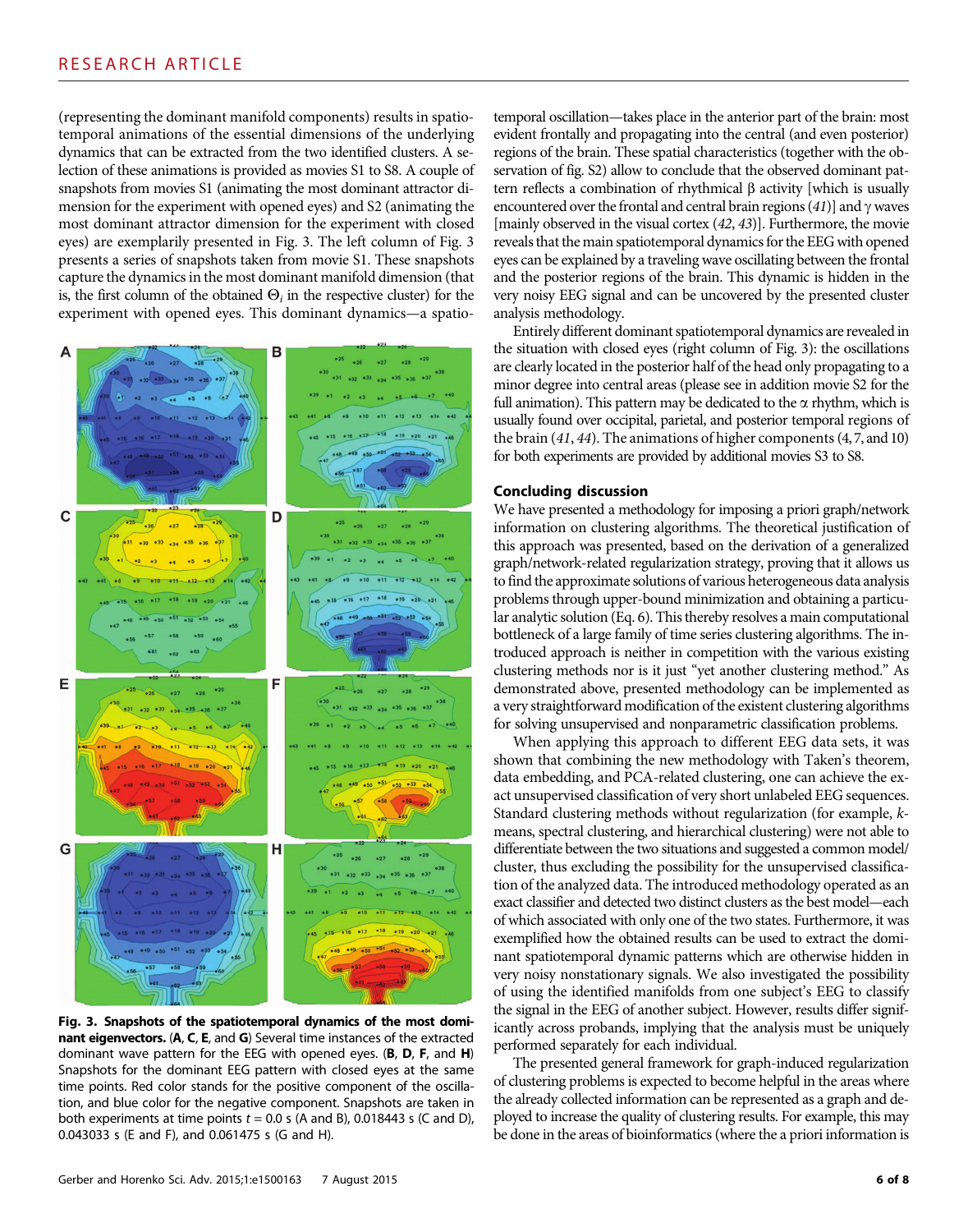put together in the form of a so-called gene ontology graph) or in geoscience (where the prior notion about scaling cascades and self-similarity can be represented as directed graphs, giving a possibility to deploy them in cluster analysis of geophysical data). A brief overview and classification of the clustering methods that can potentially profit from this methodology are given within the section "Classification of the clustering algorithms" in the Supplementary Text.

#### SUPPLEMENTARY MATERIALS

Supplementary material for this article is available at http://advances.sciencemag.org/cgi/ content/full/1/7/e1500163/DC1

#### Text

Movie S1. Visualization of the most dominant attractor dimension over a schematic representation of the head (indicating the positions and numbers of electrodes according to the international 10-10 system) for the experiment with opened eyes.

Movie S2. Visualization of the most dominant attractor dimension over a schematic representation of the head (indicating the positions and numbers of electrodes according to the international 10-10 system) for the experiment with closed eyes.

Movie S3. Visualization of fourth eigenvector over a schematic representation of the head (indicating the positions and numbers of electrodes according to the international 10-10 system) for the experiment with opened eyes.

Movie S4. Visualization of the fourth eigenvector over a schematic representation of the head (indicating the positions and numbers of electrodes according to the international 10-10 system) for the experiment with closed eyes.

Movie S5. Visualization of the seventh eigenvector over a schematic representation of the head (indicating the positions and numbers of electrodes according to the international 10-10 system) for the experiment with opened eyes.

Movie S6. Visualization of the seventh eigenvector over a schematic representation of the head (indicating the positions and numbers of electrodes according to the international 10-10 system) for the experiment with closed eyes.

Movie S7. Visualization of the 10th eigenvector over a schematic representation of the head (indicating the positions and numbers of electrodes according to the international 10-10 system) for the experiment with opened eyes.

Movie S8. Visualization of the 10th eigenvector over a schematic representation of the head (indicating the positions and numbers of electrodes according to the international 10-10 system) for the experiment with closed eyes.

Fig. S1. Cluster affiliation function for the two identified manifolds.

Fig. S2. Spectrograms of the EEG data.

References (45–84)

#### REFERENCES AND NOTES

- 1. A. K. Jain, M. N. Murty, P. J. Flynn, Data clustering: A review. ACM Comput. Surv. 31, 264–323 (1999).
- 2. M. Halkidi, Y. Batistakis, M. Vazirgiannis, On clustering validation techniques. J. Intell. Inf. Syst. 17, 107–145 (2001).
- 3. R. Xu, D. Wunsch II, Survey of clustering algorithms. IEEE Trans. Neural. Netw. 16, 645–678 (2005).
- 4. B. Andreopoulos, A. An, X. Wang, M. Schroeder, A roadmap of clustering algorithms: Finding a match for a biomedical application. Brief. Bioinform. **10**, 297-314 (2009).
- 5. T. Parsons, Persistent earthquake clusters and gaps from slip on irregular faults. Nat. Geosci. 1, 59–63 (2008).
- 6. A. Skelton, M. Andrén, H. Kristmannsdóttir, G. Stockmann, C.-M. Mörth, Á. Sveinbjörnsdóttir, S. Jónsson, E. Sturkell, H. Rakel Guðrúnardóttir, H. Hjartarson, H. Siegmund, I. Kockum, Changes in groundwater chemistry before two consecutive earthquakes in Iceland. Nat. Geosci. 7, 752–756 (2014).
- 7. J. D. Hamilton, A new approach to the economic analysis of nonstationary time series and the business cycle. Econometrica 57, 357–384 (1989).
- 8. G. Leibon, S. Pauls, D. Rockmore, R. Savell, Topological structures in the equities market network. Proc. Natl. Acad. Sci. U.S.A. 105, 20589–20594 (2008).
- 9. M. B. Eisen, P. T. Spellman, P. O. Brown, D. Botstein, Cluster analysis and display of genome-wide expression patterns. Proc. Natl. Acad. Sci. U.S.A. 95, 14863-14868 (1998).
- 10. W. Huang, X. Cao, F. H. Biase, P. Yu, S. Zhong, Time-variant clustering model for understanding cell fate decisions. Proc. Natl. Acad. Sci. U.S.A. 111, E4797-E4806 (2014).
- 11. S. Galbraith, J. A. Daniel, B. Vissel, A study of clustered data and approaches to its analysis. J. Neurosci. 30, 10601–10608 (2010).
- 12. D. Allen, G. Goldstein, Cluster Analysis in Neuropsychological Research Recent Applications (Springer, New York, 2013).
- 13. J. Hartigan, Clustering Algorithms, Wiley Series in Probability and Mathematical Statistics: Applied Probability and Statistics (Wiley, New York, 1975).
- 14. F. Höppner, F. Klawonn, R. Kruse, T. Runkler, Fuzzy Cluster Analysis: Methods for Classification, Data Analysis and Image Recognition (John Wiley & Sons, New York, 1999).
- 15. J. C. Bezdek, R. Ehrlich, W. Full, FCM: The fuzzy c-means clustering algorithm. Comput. Geosci. 10, 191–203 (1984).
- 16. P. Metzner, L. Putzig, I. Horenko, Analysis of persistent nonstationary time series and applications. Comm. App. Math. Comp. Sci. 7, 175–229 (2012).
- 17. A. N. Tihonov, On the solution of ill-posed problems and the method of regularization. Dokl. Akad. Nauk SSSR 151, 501–504 (1963).
- 18. A. Tikhonov, V. Arsenin, Solutions of Ill-Posed Problems (Winston, New York, 1977).
- 19. R. Tibshirani, Regression shrinkage and selection via the lasso. J. R. Stat. Soc. Ser. B 58, 267-288 (1996).
- 20. E. Anderson, Z. Bai, C. Bischof, L. S. Blackford, J. Demmel, J. Dongarra, J. Du Croz, A. Greenbaum, S. Hammarling, A. McKenney, D. Sorensen, LAPACK Users' Guide (Society for Industrial and Applied Mathematics, Philadelphia, PA, ed. 3, 1999).
- 21. L. S. Blackford, J. Choi, A. Cleary, E. D'Azevedo, J. Demmel, I. Dhillon, J. Dongarra, S. Hammarling, G. Henry, A. Petitet, K. Stanley, D. Walker, R. C. Whaley, ScaLAPACK Users' Guide (Society for Industrial and Applied Mathematics, Philadelphia, PA, 1997).
- 22. M. Castillo, E. Chan, F. D. Igual, R. Mayo, E. S. Quintana-Orti, G. Quintana-Orti, R. van de Geijn, and F. G. Van Zee, "FLAME working note 31: Making parallel programming synonymous with programming for linear algebra libraries" (Technical Report TR-08-20, The University of Texas at Austin, Austin, TX, 2009).
- 23. I. Horenko, Finite element approach to clustering of multidimensional time series. SIAM J. Sci. Comput. 32, 62–83 (2010).
- 24. I. Horenko, On the identification of nonstationary factor models and their application to atmospheric data analysis. J. Atmos. Sci. 67, 1559–1574 (2010).
- 25. H. Akaike, A new look at the statistical model identification. IEEE Trans. Automat. Contr. 19, 716–723 (1974).
- 26. A. J. Majda, X. Wang, Nonlinear Dynamics and Statistical Theories for Basic Geophysical Flows (Cambridge Univ. Press, Cambridge, 2006).
- 27. J. Wolpaw, E. W. Wolpaw, Brain-Computer Interfaces: Principles and Practice (Oxford Univ. Press, New York, 2012).
- 28. G. Schalk, D. McFarland, T. Hinterberger, N. Birbaumer, J. Wolpaw, BCI2000: A general-purpose brain-computer interface (BCI) system. IEEE Trans. Biomed. Eng. 51, 1034–1043 (2004).
- 29. U. R. Acharya, S. V. Sree, G. Swapna, R. J. Martis, J. S. Suri, Automated EEG analysis of epilepsy: A review. Knowl. Based Syst. 45, 147-165 (2013).
- 30. F. Lotte, M. Congedo, A. Lécuyer, F. Lamarche, B. Arnaldi, A review of classification algorithms for EEG-based brain–computer interfaces. J. Neural Eng. 4, R1–R13 (2007).
- 31. S. M. Khorshidtalab A, 4th International Conference on Mechatronics (ICOM), IEEE, Kuala Lumpur, Malaysia, 17 to 19 May 2011, pp. 1–7.
- 32. N. Birbaumer, A. Murguialday, L. Cohen, Brain-computer interface in paralysis. Curr. Opin. Neurol. 21, 634–638 (2008).
- 33. R. Rupp, Challenges in clinical applications of brain computer interfaces in individuals with spinal cord injury. Front. Neuroeng. 7, PMC4174119 (2014).
- 34. J. Höhne, E. Holz, P. Staiger-Sälzer, K.-R. Müller, A. Kübler, M. Tangermann, Motor imagery for severely motor-impaired patients: Evidence for brain-computer interfacing as superior control solution. PLOS One 9, e104854 (2014).
- 35. J. W. Sleigh, D. A. Steyn-Ross, M. L. Steyn-Ross, C. Grant, G. Ludbrook, Cortical entropy changes with general anaesthesia: Theory and experiment. Physiol. Meas. 25, 921–934 (2004).
- 36. P. Herman, G. Prasad, T. McGinnity, 27th Annual International Conference of the Engineering in Medicine and Biology Society, Shanghai, China, 1 to 4 September 2005, pp. 5354–5357.
- 37. S. Gerber, I. Horenko, On inference of causality for discrete state models in a multiscale context. Proc. Natl. Acad. Sci. U.S.A. 111, 14651–14656 (2014).
- 38. J. de Wiljes, L. Putzig, I. Horenko, Discrete nonhomogeneous and nonstationary logistic and Markov regression models for spatiotemporal data with unresolved external influences. Comm. App. Math. Comp. Sci. 9, 1–46 (2014).
- 39. O. Kaiser, I. Horenko, On inference of statistical regression models for extreme events based on incomplete observation data. Comm. App. Math. Comp. Sci. 9, 143-174 (2014).
- 40. J. J. Goldberger, S. Challapalli, M. Waligora, A. H. Kadish, D. A. Johnson, M. W. Ahmed, S. Inbar, Uncertainty principle of signal-averaged electrocardiography. Circulation 101, 2909–2915 (2000).
- 41. E. Neidermeyer, The normal EEG of the waking adult, in *Electroencephalography: Basic Prin*ciples, Clinical Applications and Related Fields, E. Niedermeyer, F. H. Lopes da Silva, Eds. (Williams and Wilkins, Baltimore, 1999), pp. 149–173.
- 42. J. Swettenham, S. Muthukumaraswamy, K. Singh, Spectral properties of induced and evoked gamma oscillations in human early visual cortex to moving and stationary stimuli. J. Neurophysiol. 102, 1241–1253 (2009).
- 43. S. Muthukumaraswamy, K. Singh, Spatiotemporal frequency tuning of BOLD and gamma band MEG responses compared in primary visual cortex. Neuroimage 40, 1552–1560 (2008).